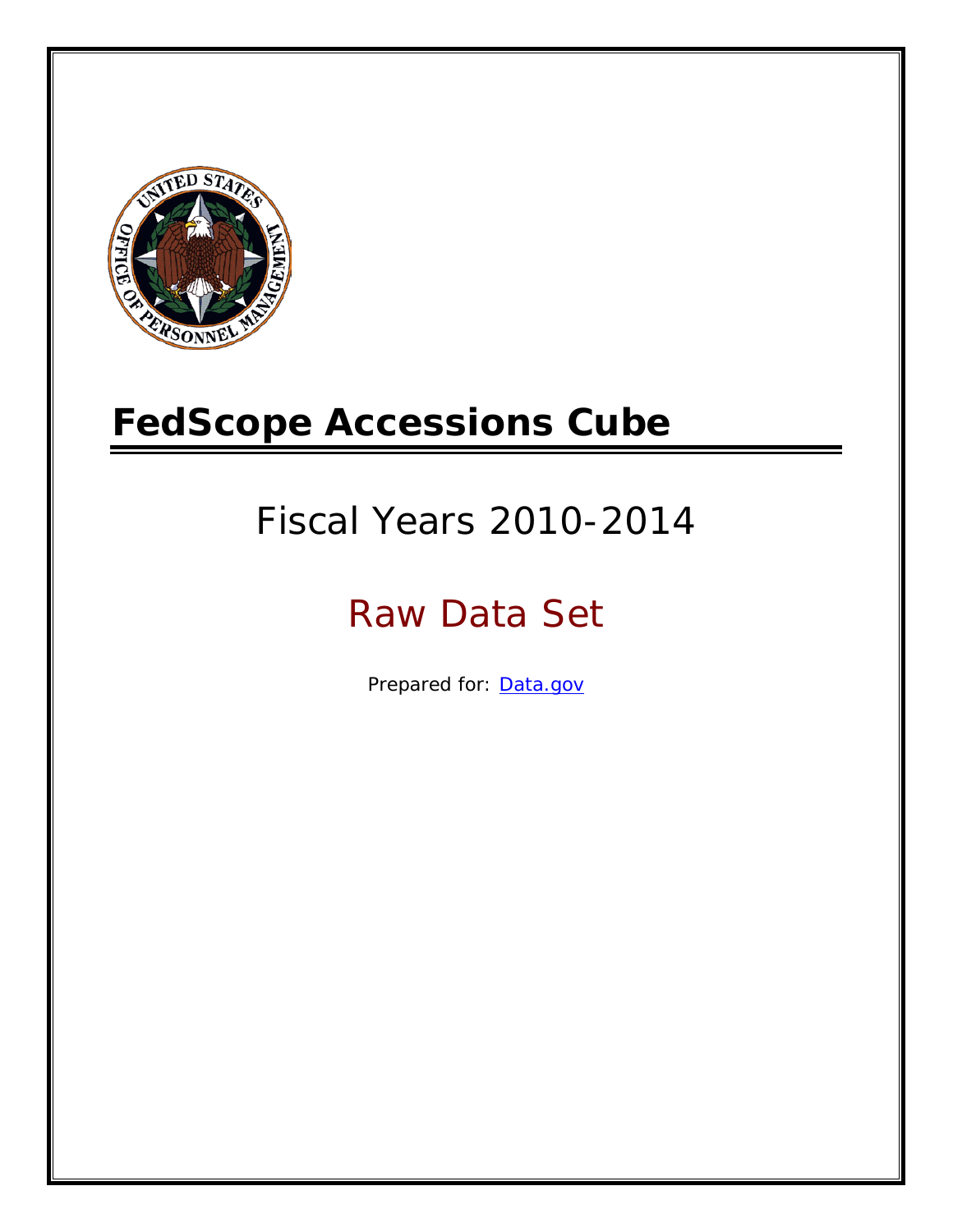

# **Table of Contents**

| $\mathbf{1}$   | <b>OVERVIEW</b>                                 | 3                |
|----------------|-------------------------------------------------|------------------|
| 1.1            | Purpose                                         | 3                |
| 1.2            | <b>Scope</b>                                    | $\mathbf{3}$     |
| $\overline{2}$ | <b>RAW DATA SET FILE</b>                        |                  |
| 2.1            | <b>ACCDATA</b>                                  | $\frac{3}{3}$    |
| 3              | <b>DIMENSION TRANSLATIONS FILES</b>             | 5                |
| 3.1            | Agency                                          | 5                |
| 3.2            | <b>Accession</b>                                | 5                |
| 3.3            | Date                                            | $\boldsymbol{6}$ |
| 3.4            | Age                                             | 6                |
| 3.5            | <b>General Schedule &amp; Equivalent Grade</b>  | $\overline{7}$   |
| 3.6            | <b>Length of Service</b>                        | 8                |
| 3.7            | Location                                        | 8                |
| 3.8            | Occupation                                      | 9                |
| 3.9            | <b>Occupation Category</b>                      | 9                |
|                | 3.10 Pay Plan & Grade                           | 10               |
|                | 3.11 Salary Level                               | 10               |
|                | 3.12 Type of Appointment                        | 11               |
|                | 3.13 Work Schedule                              | 11               |
|                | 3.14 Count                                      | 12               |
|                | 3.15 Average Salary                             | 12               |
|                | 3.16 Average Length of Service                  | 12               |
| 4              | <b>DATA DEFINITIONS</b>                         | 13               |
| 4.1            | Agency                                          | 13               |
| 4.2            | <b>Accessions</b>                               | 13               |
| 4.3            | Date                                            | 14               |
| 4.4            | Age                                             | 14               |
| 4.5            | <b>General Schedule &amp; Equivalent Grade</b>  | 14               |
| 4.6            | <b>Length of Service</b>                        | 15               |
| 4.7            | Location                                        | 15               |
| 4.8            | Occupation                                      | 15               |
| 4.9            | <b>Occupation Category</b>                      | 15               |
| 4.10           | Pay Plan & Grade                                | 15               |
|                | 4.11 Salary Level                               | 15               |
| 4.12           | <b>Type of Appointment</b>                      | 16               |
|                | 4.13 Work Schedule                              | 16               |
|                | 4.14 Count                                      | 16               |
|                | 4.15 Average Salary                             | 16               |
|                | 4.16 Average Length of Service                  | 16               |
| 5              | <b>APPENDIX</b>                                 | 17               |
|                | Source: FedScope (http://www.fedscope.opm.gov/) | $\mathbf{1}$     |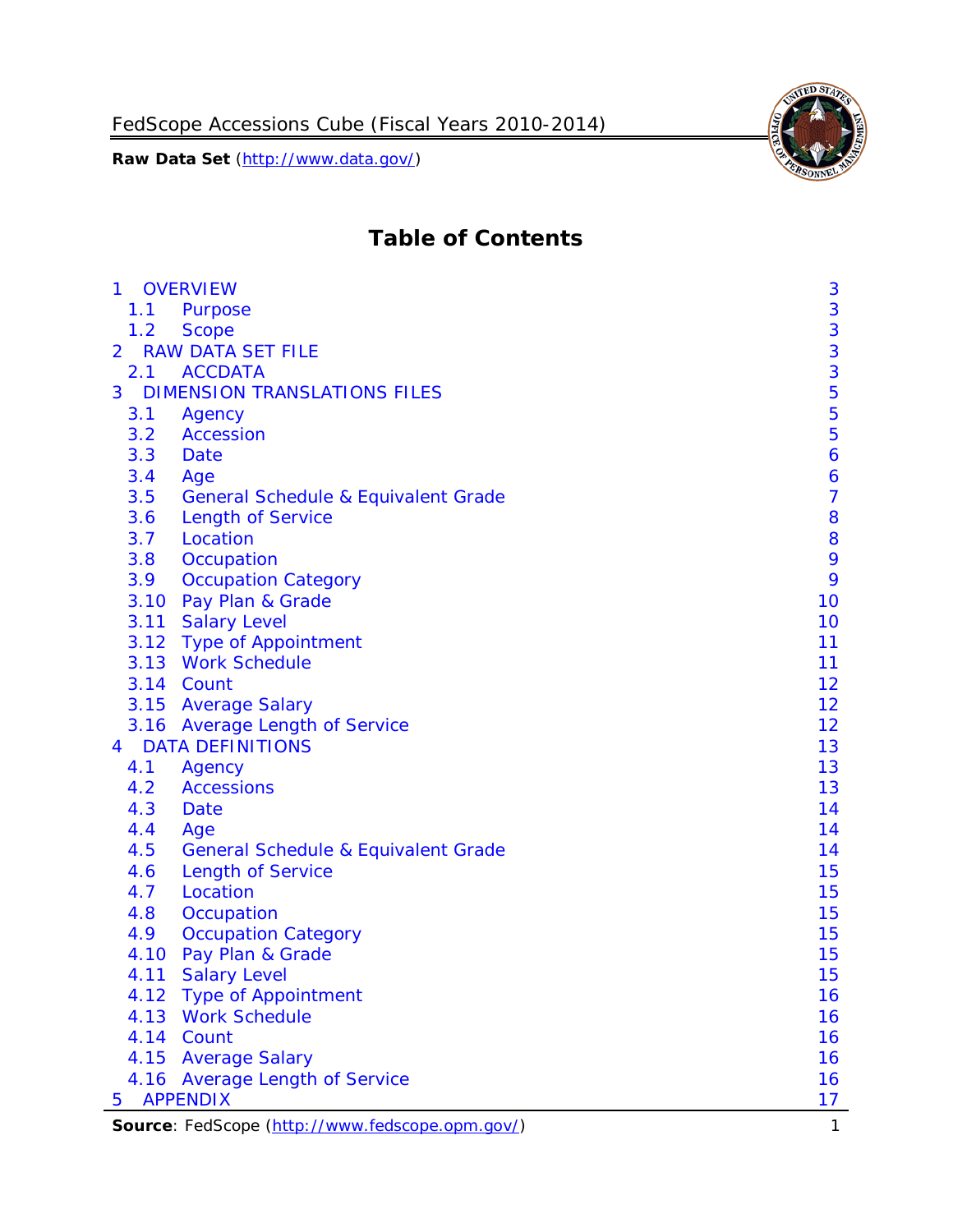

5.2 [FedScope General Public Web Site](#page-17-2)

# **Listing of Tables**

| Table 2.1: ACCDATA.TXT Record Layout   | 4  |
|----------------------------------------|----|
| Table 3.1: DTagy.txt Record Layout     | 5  |
| Table 3.2: DTacc.txt Record Layout     | 5  |
| Table 3.3: DTefdate.txt Record Layout  | 6  |
| Table 3.4: DTagelvl.txt Record Layout  | 6  |
| Table 3.5: DTgsegrd.txt Record Layout  | 7  |
| Table 3.6: DTloslvl.txt Record Layout  | 8  |
| Table 3.7: DTloc.txt Record Layout     | 8  |
| Table 3.8: DTocc.txt Record Layout     | 9  |
| Table 3.9: DTpatco.txt Record Layout   | 9  |
| Table 3.10: DTppgrd.txt Record Layout  | 10 |
| Table 3.11: DTsallvl.txt Record Layout | 10 |
| Table 3.12: DTtoa.txt Record Layout    | 11 |
| Table 3.13: DTwrksch.txt Record Layout | 11 |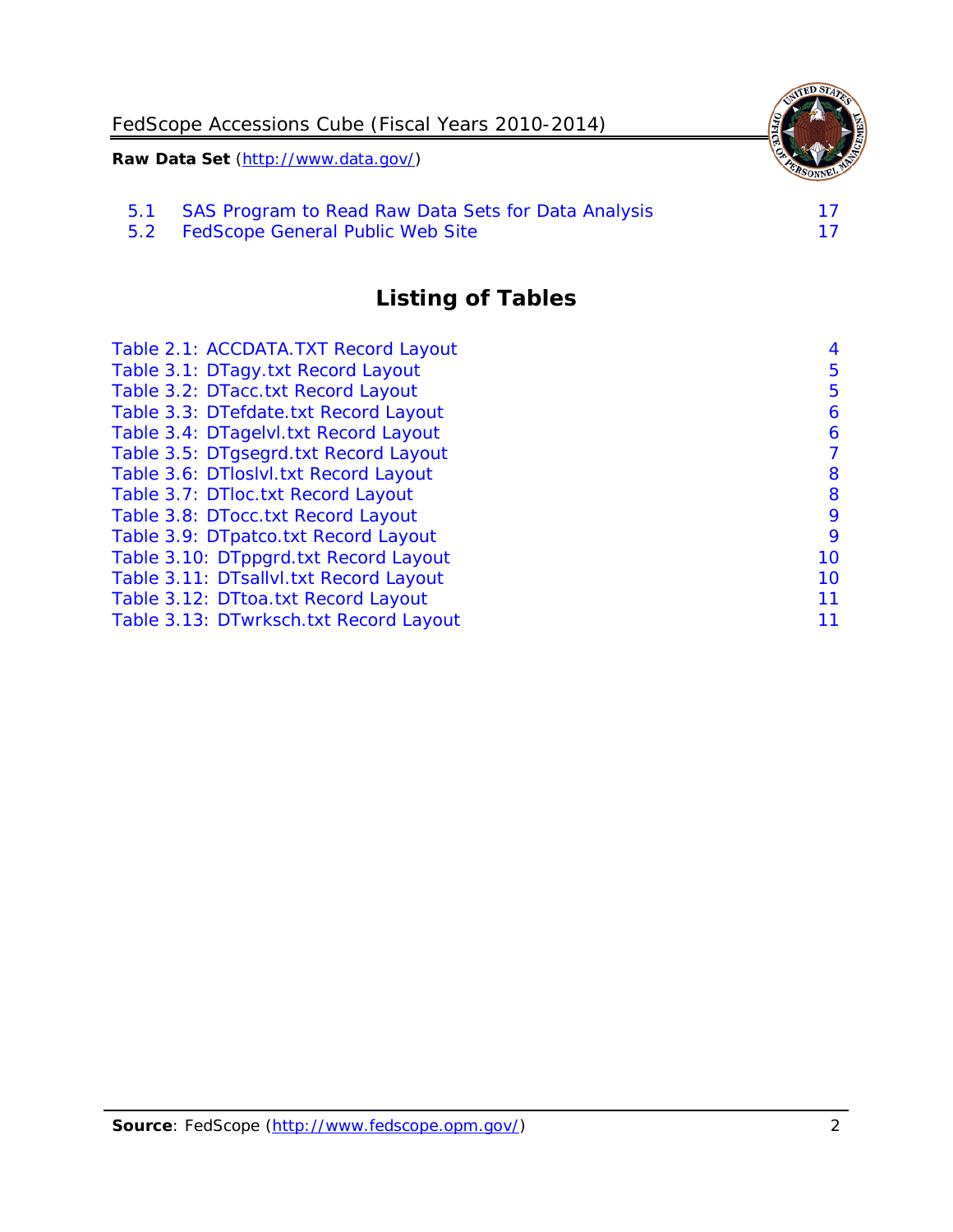

# <span id="page-3-0"></span>**1 OVERVIEW**

#### <span id="page-3-1"></span>*1.1 Purpose*

The purpose of this raw data set is to increase public access to high value, machine readable datasets generated by the U.S. Office of Personnel Management. The FedScope Accessions Cube data sets are available via [Data.gov.](http://www.data.gov/)

#### <span id="page-3-2"></span>*1.2 Scope*

The scope of this raw data set includes all data elements used in the creation of the FedScope Accessions Cube [\(http://www.fedscope.opm.gov/\)](http://www.fedscope.opm.gov/). **NOTE**: Starting in FY 2010, the OPM Statistical Data Mart (SDM) is the source for all FedScope data. The SDM is processed data from the Enterprise Human Resources Integration (EHRI) data warehouse. Data is processed on a quarterly basis (i.e. March, June, September and December).

# <span id="page-3-3"></span>**2 RAW DATA SET FILE**

#### <span id="page-3-4"></span>*2.1 ACCDATA*

This "**delimited**" (comma separated value (**CSV**)) raw data set provides the actual number of personnel actions ("Transfer-Ins" and "New Hires") that have taken place within Fiscal Years 2010-2014. Each column value is separated by a "**comma**" from the next column's value and each row starts a new record. Each record contains 17 data elements. The record layout for ACCDATA.TXT is depicted in [Table 2.1](#page-4-0) below: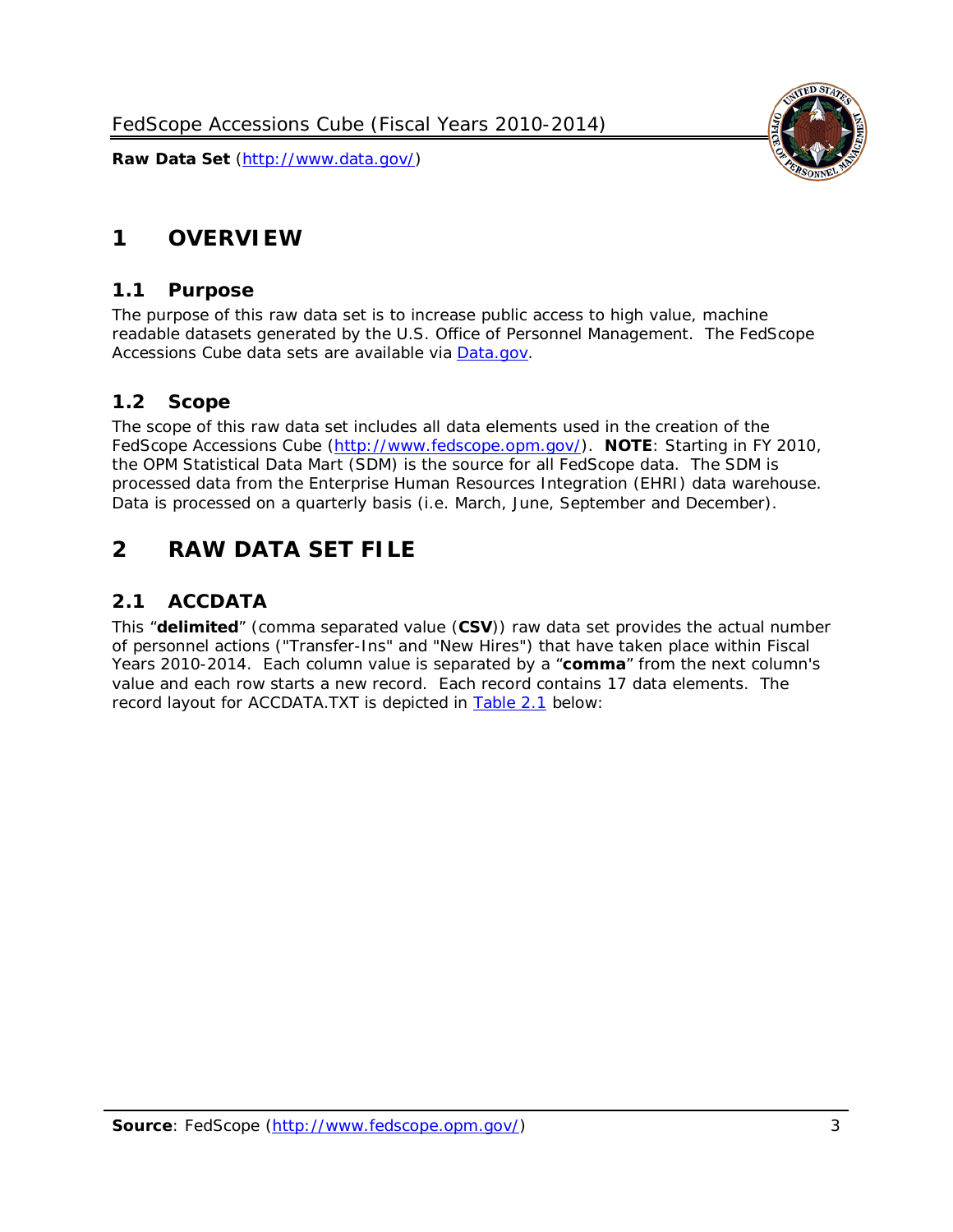

<span id="page-4-0"></span>

| Data<br>Column | <b>DATA ELEMENT NAME</b>            | <b>CSV</b><br>Column<br><b>Name</b> | <b>CSV</b><br><b>Column</b><br><b>Format</b> |
|----------------|-------------------------------------|-------------------------------------|----------------------------------------------|
|                | Agency                              | <b>AGYSUB</b>                       | <b>TEXT</b>                                  |
| 2              | Accession                           | <b>ACC</b>                          | <b>TEXT</b>                                  |
| 3              | Date                                | <b>EFDATE</b>                       | <b>TEXT</b>                                  |
| 4              | Age                                 | <b>AGELVL</b>                       | <b>TEXT</b>                                  |
| 5              | General Schedule & Equivalent Grade | <b>GSEGRD</b>                       | <b>TEXT</b>                                  |
| 6              | Length of Service                   | <b>LOSLVL</b>                       | <b>TEXT</b>                                  |
| 7              | Location                            | <b>LOC</b>                          | <b>TEXT</b>                                  |
| 8              | Occupation                          | <b>OCC</b>                          | <b>TEXT</b>                                  |
| 9              | <b>Occupation Category</b>          | <b>PATCO</b>                        | <b>TEXT</b>                                  |
| 10             | Pay Plan & Grade                    | <b>PPGRD</b>                        | <b>TEXT</b>                                  |
| 11             | Salary Level                        | <b>SALLVL</b>                       | <b>TEXT</b>                                  |
| 12             | Type of Appointment                 | <b>TOA</b>                          | <b>TEXT</b>                                  |
| 13             | Work Schedule                       | <b>WORKSCH</b>                      | <b>TEXT</b>                                  |
| 14             | Count                               | <b>COUNT</b>                        | <b>NUMERIC</b>                               |
| 15             | Average Salary                      | <b>SALARY</b>                       | <b>NUMERIC</b>                               |
| 16             | Average Length of Service           | <b>LOS</b>                          | <b>NUMERIC</b>                               |
|                | <b>Total Records: 1,175,836</b>     |                                     |                                              |

#### **Table 2.1: ACCDATA.TXT Record Layout**

**NOTE**: If importing this table (data set) into Excel, change the "column data format" for columns 1-13 from "General" to "Text". Columns 14-16 can be imported as "General" data format. In Excel, the "General" data format converts numeric values to numbers. Columns 1-13 are TEXT fields; Columns 14-16 are NUMERIC fields.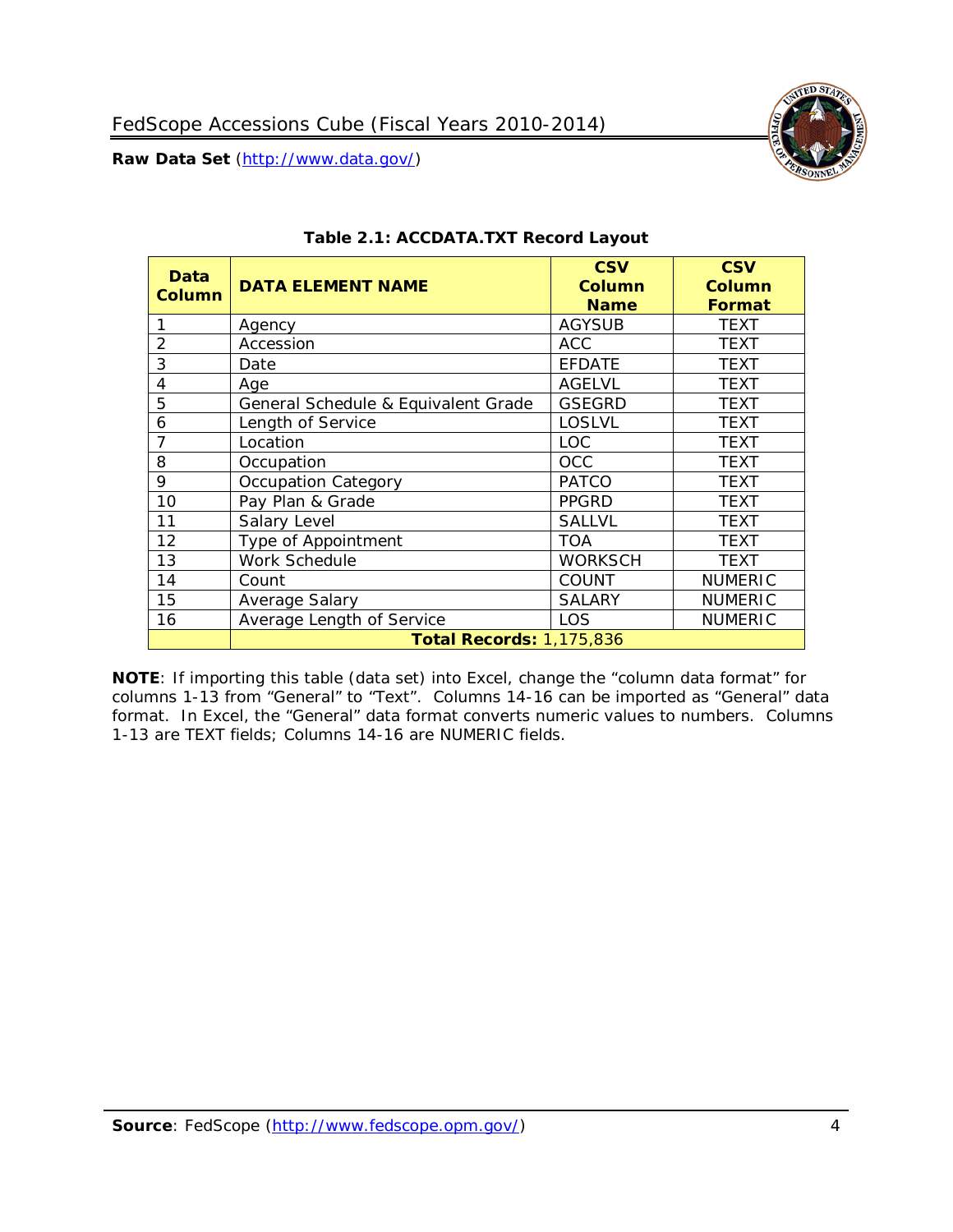

# <span id="page-5-0"></span>**3 DIMENSION TRANSLATIONS FILES**

#### <span id="page-5-1"></span>*3.1 Agency*

This "**delimited**" (comma separated value (**CSV**)) data file provides translations for the agency data element contained in the accessions data file (ACCDATA.TXT). See [Table 2.1.](#page-4-0) Each column value is separated by a "**comma**" from the next column's value and each row starts a new record. Each record contains 6 data elements. The record layout for DTagy.txt is depicted in [Table 3.1](#page-5-3) below:

<span id="page-5-3"></span>

| Data<br><b>Column</b>     | <b>DATA ELEMENT NAME</b>       | <b>CSV</b><br><b>Column</b><br><b>Name</b> | <b>CSV</b><br><b>Column</b><br><b>Format</b> |
|---------------------------|--------------------------------|--------------------------------------------|----------------------------------------------|
|                           | Agency Type                    | <b>AGYTYP</b>                              | <b>TEXT</b>                                  |
| 2                         | <b>Agency Type Translation</b> | <b>AGYTYPT</b>                             | <b>TEXT</b>                                  |
| 3                         | Agency                         | AGY                                        | <b>TEXT</b>                                  |
|                           | <b>Agency Translation</b>      | <b>AGYT</b>                                | <b>TEXT</b>                                  |
| 5                         | Agency Sub element             | <b>AGYSUB</b>                              | <b>TEXT</b>                                  |
|                           | Agency Sub element Translation | <b>AGYSUBT</b>                             | <b>TEXT</b>                                  |
| <b>Total Records: 574</b> |                                |                                            |                                              |

#### **Table 3.1: DTagy.txt Record Layout**

**NOTE**: If importing this table (data set) into Excel, change the "column data format" for columns 1-6 from "General" to "Text".

#### <span id="page-5-2"></span>*3.2 Accession*

This "**delimited**" (comma separated value (**CSV**)) data file provides translations for the accession data element contained in the accessions data file (ACCDATA.TXT). See [Table](#page-4-0)  [2.1.](#page-4-0) Each column value is separated by a "**comma**" from the next column's value and each row starts a new record. Each record contains 2 data elements. The record layout for DTacc.txt is depicted in [Table 3.2](#page-5-4) below:

<span id="page-5-4"></span>

| Data<br><b>Column</b>   | <b>DATA ELEMENT NAME</b>     | <b>CSV</b><br><b>Column</b><br><b>Name</b> | <b>CSV</b><br>Column<br>Format |
|-------------------------|------------------------------|--------------------------------------------|--------------------------------|
|                         | Accession                    | ACC                                        | TFXT                           |
|                         | <b>Accession Translation</b> | <b>ACCT</b>                                | TFXT                           |
| <b>Total Records: 5</b> |                              |                                            |                                |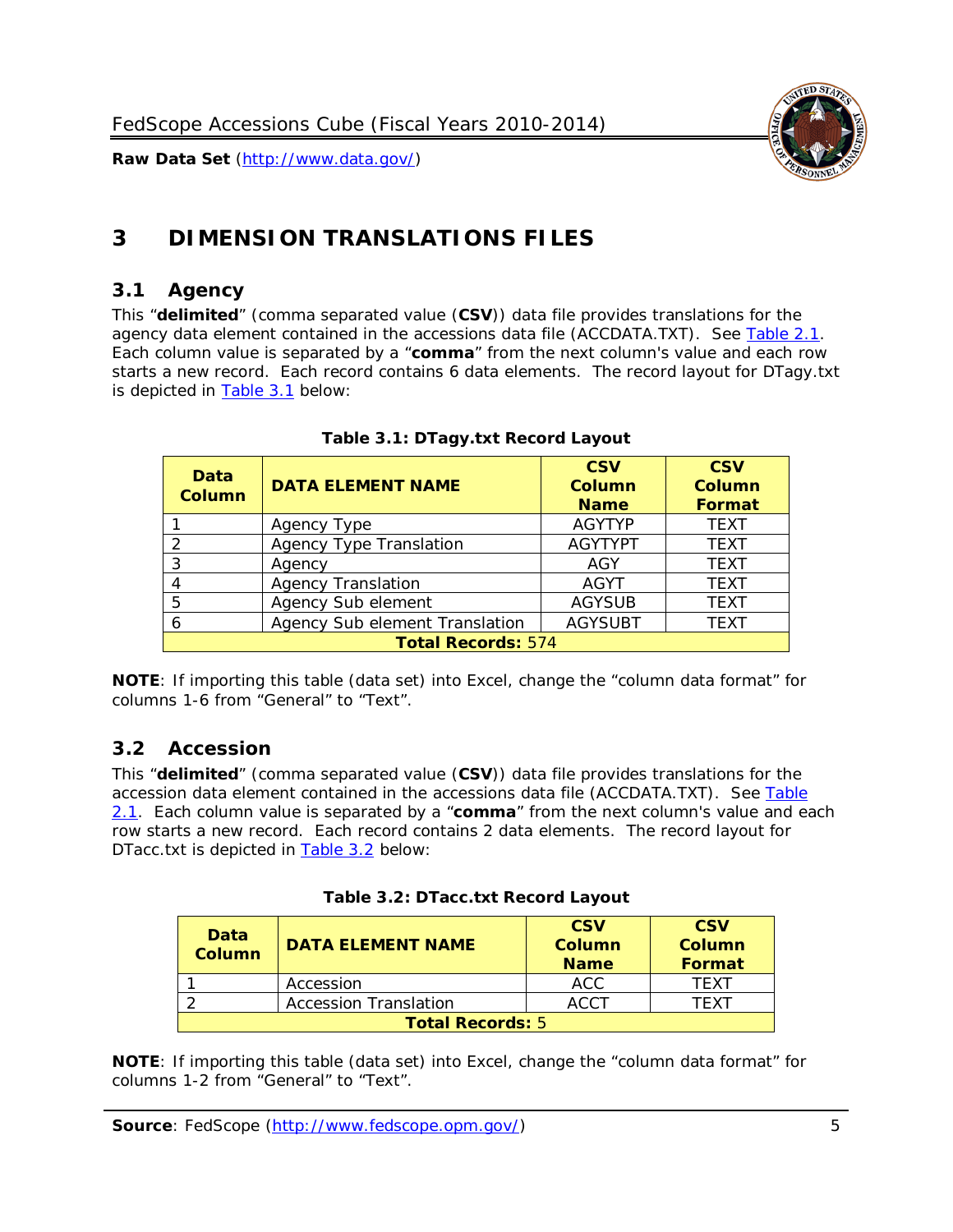

# <span id="page-6-0"></span>*3.3 Date*

This "**delimited**" (comma separated value (**CSV**)) data file provides translations for the date data element contained in the accessions data file (ACCDATA.TXT). See [Table 2.1.](#page-4-0) Each column value is separated by a "**comma**" from the next column's value and each row starts a new record. Each record contains 4 data elements. The record layout for DTefdate.txt is depicted in [Table 3.3](#page-6-2) below:

<span id="page-6-2"></span>

| Data<br><b>Column</b>    | <b>DATA ELEMENT NAME</b>       | <b>CSV</b><br>Column<br><b>Name</b> | <b>CSV</b><br>Column<br><b>Format</b> |
|--------------------------|--------------------------------|-------------------------------------|---------------------------------------|
|                          | <b>Fiscal Year</b>             | FY                                  | <b>TEXT</b>                           |
|                          | <b>Fiscal Year Translation</b> | <b>FYT</b>                          | <b>TEXT</b>                           |
| 3                        | Quarter                        | <b>OTR</b>                          | <b>TEXT</b>                           |
| 4                        | <b>Quarter Translation</b>     | <b>QTRT</b>                         | <b>TEXT</b>                           |
| 5                        | Date                           | <b>EFDATE</b>                       | <b>TEXT</b>                           |
| 6                        | Date Translation               | <b>EFDATET</b>                      | <b>TEXT</b>                           |
| <b>Total Records: 60</b> |                                |                                     |                                       |

#### **Table 3.3: DTefdate.txt Record Layout**

**NOTE**: If importing this table (data set) into Excel, change the "column data format" for columns 1-4 from "General" to "Text".

# <span id="page-6-1"></span>*3.4 Age*

This "**delimited**" (comma separated value (**CSV**)) data file provides translations for the age data element contained in the accessions data file (ACCDATA.TXT). See [Table 2.1.](#page-4-0) Each column value is separated by a "**comma**" from the next column's value and each row starts a new record. Each record contains 2 data elements. The record layout for DTagelvl.txt is depicted in [Table 3.4](#page-6-3) below:

| Table 3.4: DTagelvl.txt Record Layout |  |
|---------------------------------------|--|
|---------------------------------------|--|

<span id="page-6-3"></span>

| Data<br>Column           | <b>DATA ELEMENT NAME</b> | <b>CSV</b><br><b>Column</b><br><b>Name</b> | <b>CSV</b><br>Column<br>Format |
|--------------------------|--------------------------|--------------------------------------------|--------------------------------|
|                          | Age                      | AGELVL                                     | <b>TFXT</b>                    |
|                          | Age Translation          | AGELVLT                                    | TFXT                           |
| <b>Total Records: 12</b> |                          |                                            |                                |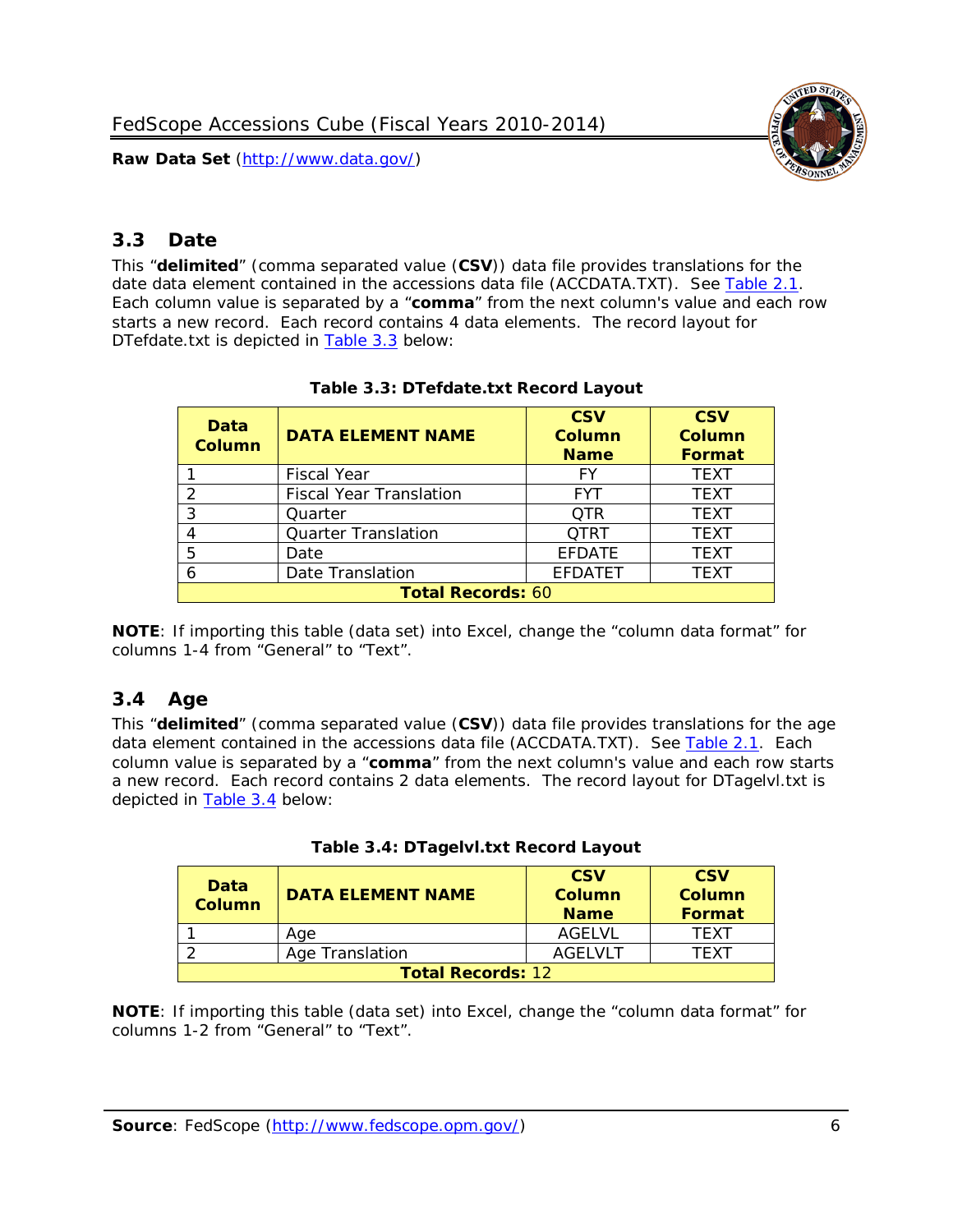

# <span id="page-7-0"></span>*3.5 General Schedule & Equivalent Grade*

This "**delimited**" (comma separated value (**CSV**)) data file provides translations for the general schedule & equivalent grade data element contained in the accessions data file (ACCDATA.TXT). See [Table 2.1.](#page-4-0) Each column value is separated by a "**comma**" from the next column's value and each row starts a new record. Each record contains 1 data element. The record layout for DTgsegrd.txt is depicted in [Table 3.5](#page-7-1) below:

#### **Table 3.5: DTgsegrd.txt Record Layout**

<span id="page-7-1"></span>

| Data<br>Column           | <b>DATA ELEMENT NAME</b>            | <b>CSV</b><br>Column<br><b>Name</b> | <b>CSV</b><br>Column<br><b>Format</b> |
|--------------------------|-------------------------------------|-------------------------------------|---------------------------------------|
|                          | General Schedule & Equivalent Grade | GSFGRD                              | TFXT                                  |
| <b>Total Records: 17</b> |                                     |                                     |                                       |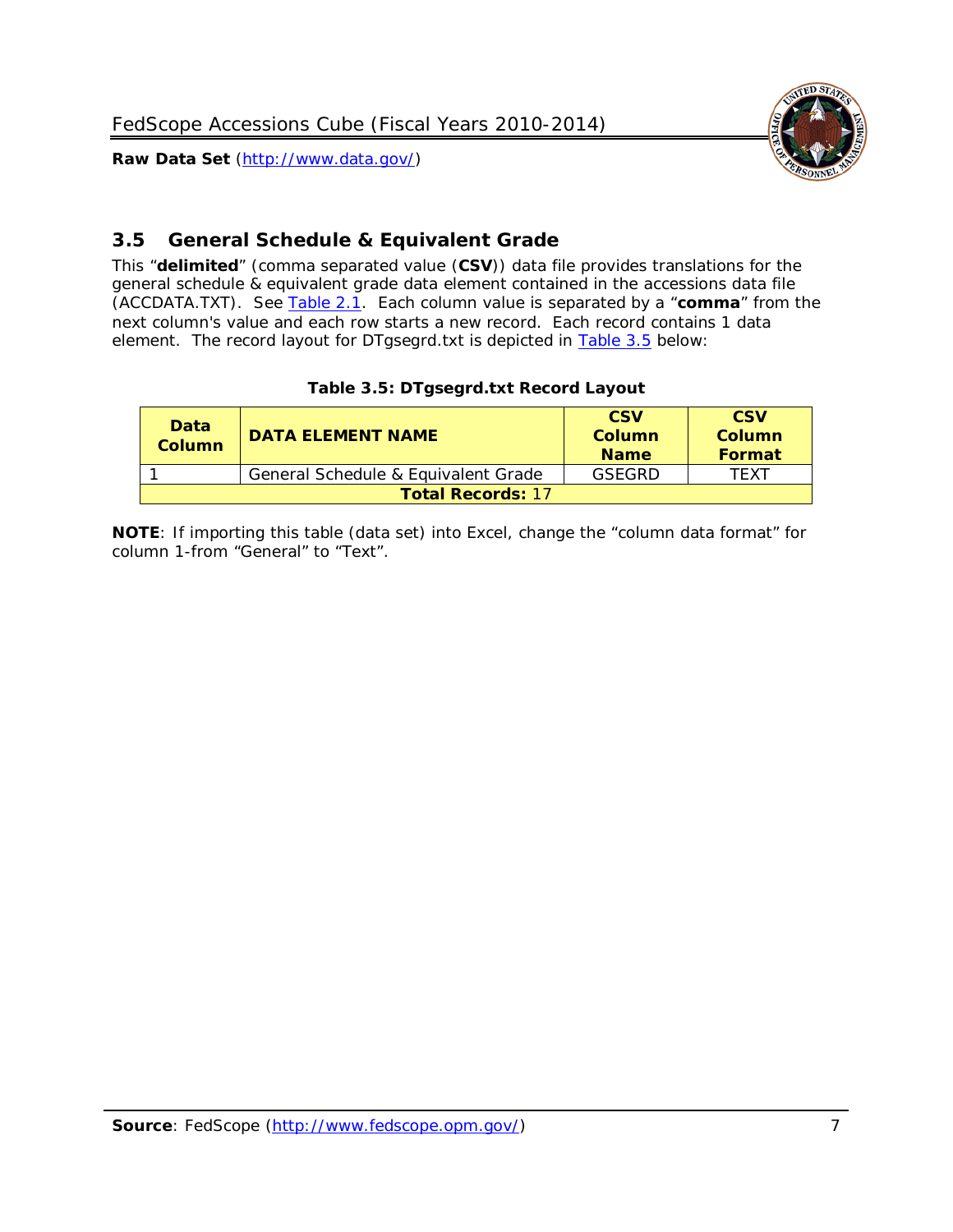



#### <span id="page-8-0"></span>*3.6 Length of Service*

This "**delimited**" (comma separated value (**CSV**)) data file provides translations for the length of service data element contained in the accessions data file (ACCDATA.TXT). See [Table 2.1.](#page-4-0) Each column value is separated by a "**comma**" from the next column's value and each row starts a new record. Each record contains 2 data elements. The record layout for DTloslvl.txt is depicted in **Table 3.6** below:

#### **Table 3.6: DTloslvl.txt Record Layout**

<span id="page-8-2"></span>

| Data<br><b>Column</b>    | <b>DATA ELEMENT NAME</b>      | <b>CSV</b><br><b>Column</b><br><b>Name</b> | <b>CSV</b><br>Column<br>Format |
|--------------------------|-------------------------------|--------------------------------------------|--------------------------------|
|                          | Length of Service             | <b>LOSLVL</b>                              | TFXT                           |
|                          | Length of Service Translation | LOSLVLT                                    | TFXT                           |
| <b>Total Records: 11</b> |                               |                                            |                                |

**NOTE**: If importing this table (data set) into Excel, change the "column data format" for columns 1-2 from "General" to "Text".

#### <span id="page-8-1"></span>*3.7 Location*

This "**delimited**" (comma separated value (**CSV**)) data file provides translations for the location data element contained in the accessions data file (ACCDATA.TXT). See [Table 2.1.](#page-4-0) Each column value is separated by a "**comma**" from the next column's value and each row starts a new record. Each record contains 4 data elements. The record layout for DTloc.txt is depicted in [Table 3.7](#page-8-3) below:

<span id="page-8-3"></span>

| <b>Data</b><br><b>Column</b> | <b>DATA ELEMENT NAME</b>         | <b>CSV</b><br>Column<br><b>Name</b> | <b>CSV</b><br><b>Column</b><br><b>Format</b> |
|------------------------------|----------------------------------|-------------------------------------|----------------------------------------------|
|                              | Location Type                    | <b>LOCTYP</b>                       | <b>TFXT</b>                                  |
|                              | Location Type Translation        | <b>LOCTYPT</b>                      | <b>TFXT</b>                                  |
| ာ                            | State/Country                    | LOC                                 | <b>TFXT</b>                                  |
|                              | <b>State/Country Translation</b> | LOCT                                | <b>TFXT</b>                                  |
| <b>Total Records: 211</b>    |                                  |                                     |                                              |

#### **Table 3.7: DTloc.txt Record Layout**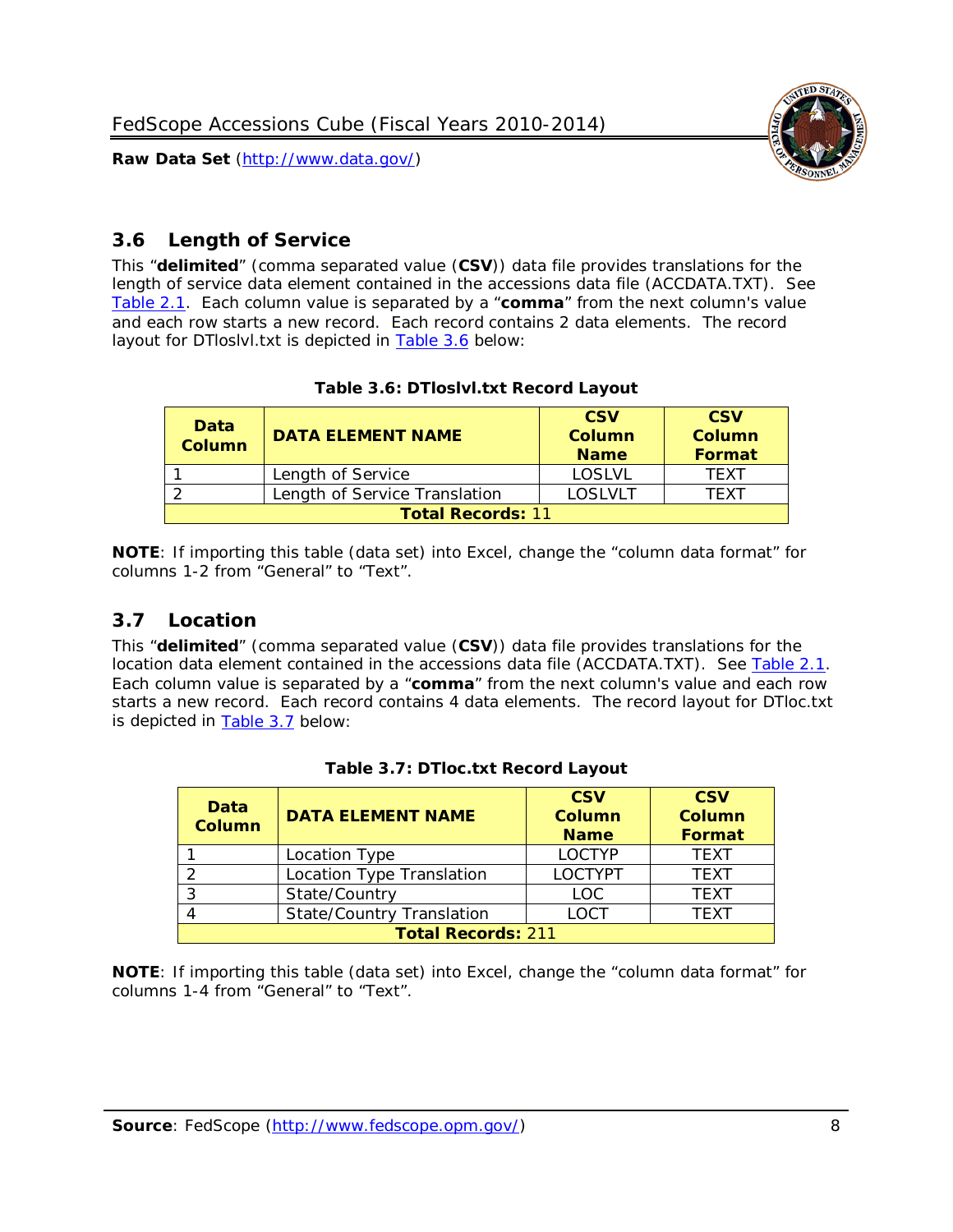

### <span id="page-9-0"></span>*3.8 Occupation*

This "**delimited**" (comma separated value (**CSV**)) data file provides translations for the occupation data element contained in the accessions data file (ACCDATA.TXT). See [Table](#page-4-0)  [2.1.](#page-4-0) Each column value is separated by a "**comma**" from the next column's value and each row starts a new record. Each record contains 6 data elements. The record layout for DTocc.txt is depicted in [Table 3.8](#page-9-2) below:

<span id="page-9-2"></span>

| Data<br><b>Column</b>     | <b>DATA ELEMENT NAME</b>             | <b>CSV</b><br><b>Column</b><br><b>Name</b> | <b>CSV</b><br><b>Column</b><br><b>Format</b> |
|---------------------------|--------------------------------------|--------------------------------------------|----------------------------------------------|
|                           | Occupation Type                      | <b>OCCTYP</b>                              | <b>TEXT</b>                                  |
|                           | Occupation Type Translation          | <b>OCCTYPT</b>                             | <b>TEXT</b>                                  |
| 3                         | <b>Occupation Family</b>             | <b>OCCFAM</b>                              | <b>TEXT</b>                                  |
| 4                         | <b>Occupation Family Translation</b> | <b>OCCFAMT</b>                             | <b>TFXT</b>                                  |
| 5                         | Occupation                           | <b>OCC</b>                                 | <b>TEXT</b>                                  |
| 6                         | <b>Occupation Translation</b>        | <b>OCCT</b>                                | <b>TEXT</b>                                  |
| <b>Total Records: 721</b> |                                      |                                            |                                              |

**NOTE**: If importing this table (data set) into Excel, change the "column data format" for columns 1-6 from "General" to "Text".

#### <span id="page-9-1"></span>*3.9 Occupation Category*

This "**delimited**" (comma separated value (**CSV**)) data file provides translations for the occupation category data element contained in the accessions data file (ACCDATA.TXT). See [Table 2.1.](#page-4-0) Each column value is separated by a "**comma**" from the next column's value and each row starts a new record. Each record contains 2 data elements. The record layout for DTpatco.txt is depicted in **Table 3.9** below:

| Table 3.9: DTpatco.txt Record Layout |  |
|--------------------------------------|--|
|                                      |  |

<span id="page-9-3"></span>

| <b>Data</b><br><b>Column</b> | <b>DATA ELEMENT NAME</b>        | <b>CSV</b><br>Column<br><b>Name</b> | <b>CSV</b><br><b>Column</b><br>Format |
|------------------------------|---------------------------------|-------------------------------------|---------------------------------------|
|                              | <b>Occupation Category</b>      | <b>PATCO</b>                        | <b>TFXT</b>                           |
|                              | Occupation Category Translation | <b>PATCOT</b>                       | <b>TFXT</b>                           |
| <b>Total Records: 7</b>      |                                 |                                     |                                       |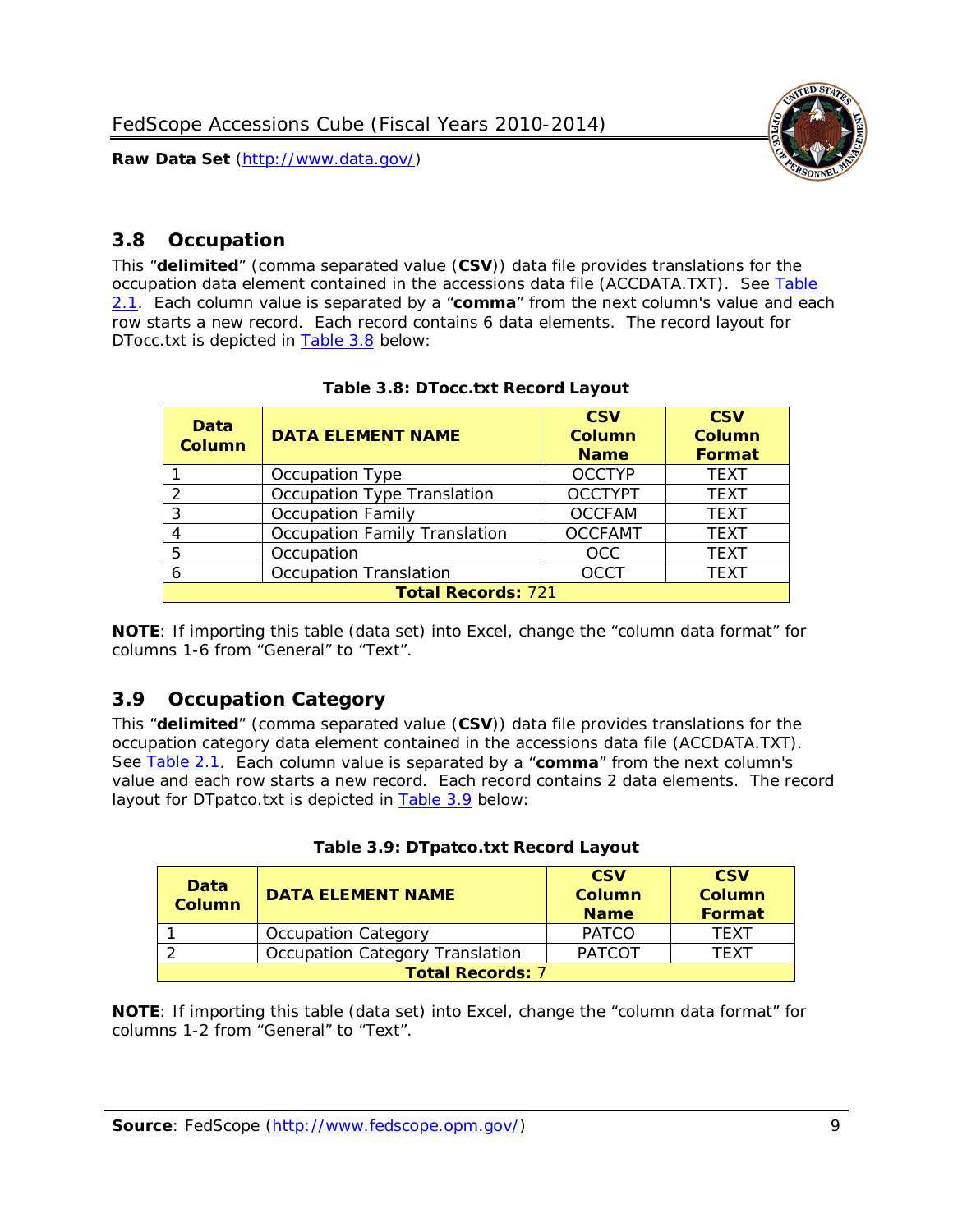

### <span id="page-10-0"></span>*3.10 Pay Plan & Grade*

This "**delimited**" (comma separated value (**CSV**)) data file provides translations for the pay plan & grade data element contained in the accessions data file (ACCDATA.TXT). See [Table](#page-4-0)  [2.1.](#page-4-0) Each column value is separated by a "**comma**" from the next column's value and each row starts a new record. Each record contains 7 data elements. The record layout for DTppgrd.txt is depicted in [Table 3.10](#page-10-2) below:

<span id="page-10-2"></span>

| Data<br><b>Column</b>       | <b>DATA ELEMENT NAME</b>   | <b>CSV</b><br>Column<br><b>Name</b> | <b>CSV</b><br>Column<br><b>Format</b> |
|-----------------------------|----------------------------|-------------------------------------|---------------------------------------|
|                             | Pay Plan Type              | <b>PPTYP</b>                        | <b>TEXT</b>                           |
| $\mathcal{P}$               | Pay Plan Type Translation  | <b>PPTYPT</b>                       | <b>TEXT</b>                           |
| 3                           | Pay Plan Group             | <b>PPGROUP</b>                      | <b>TEXT</b>                           |
|                             | Pay Plan Group Translation | <b>PPGROUPT</b>                     | <b>TEXT</b>                           |
| 5                           | Pay Plan                   | <b>PAYPLAN</b>                      | <b>TEXT</b>                           |
| 6                           | Pay Plan Translation       | PAYPLANT                            | <b>TEXT</b>                           |
|                             | Pay Plan & Grade           | <b>PPGRD</b>                        | <b>TEXT</b>                           |
| <b>Total Records: 1,160</b> |                            |                                     |                                       |

#### **Table 3.10: DTppgrd.txt Record Layout**

**NOTE**: If importing this table (data set) into Excel, change the "column data format" for columns 1-7 from "General" to "Text".

#### <span id="page-10-1"></span>*3.11 Salary Level*

This "**delimited**" (comma separated value (**CSV**)) data file provides translations for the salary level data element contained in the accessions data file (ACCDATA.TXT). See [Table](#page-4-0)  [2.1.](#page-4-0) Each column value is separated by a "**comma**" from the next column's value and each row starts a new record. Each record contains 2 data elements. The record layout for DTpaylvl.txt is depicted in [Table 3.11](#page-10-3) below:

<span id="page-10-3"></span>

| Data<br><b>Column</b>    | <b>DATA ELEMENT NAME</b>        | <b>CSV</b><br><b>Column</b><br><b>Name</b> | <b>CSV</b><br><b>Column</b><br>Format |
|--------------------------|---------------------------------|--------------------------------------------|---------------------------------------|
|                          | Salary Level                    | <b>SALLVL</b>                              | TFXT                                  |
|                          | <b>Salary Level Translation</b> | <b>SALLVLT</b>                             | TFXT                                  |
| <b>Total Records: 26</b> |                                 |                                            |                                       |

|  | Table 3.11: DTsallvl.txt Record Layout |  |
|--|----------------------------------------|--|
|  |                                        |  |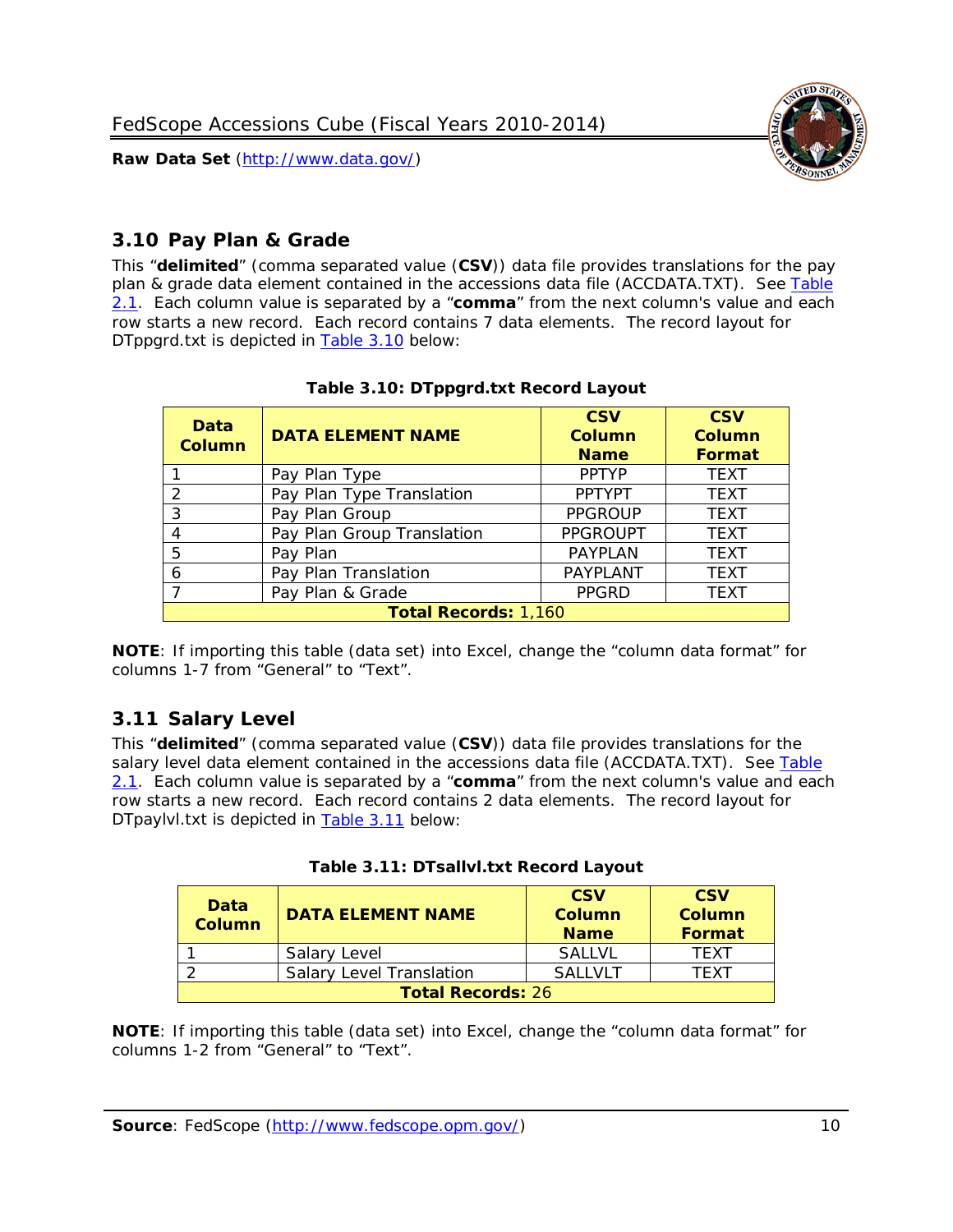

# <span id="page-11-0"></span>*3.12 Type of Appointment*

This "**delimited**" (comma separated value (**CSV**)) data file provides translations for the type of appointment data element contained in the accessions data file (ACCDATA.TXT). See [Table 2.1.](#page-4-0) Each column value is separated by a "**comma**" from the next column's value and each row starts a new record. Each record contains 4 data elements. The record layout for DTtoa.txt is depicted in **Table 3.12** below:

<span id="page-11-2"></span>

| Data<br><b>Column</b>    | <b>DATA ELEMENT NAME</b>             | <b>CSV</b><br><b>Column</b><br><b>Name</b> | <b>CSV</b><br><b>Column</b><br>Format |
|--------------------------|--------------------------------------|--------------------------------------------|---------------------------------------|
|                          | Type of Appointment Type             | <b>TOATYP</b>                              | <b>TEXT</b>                           |
|                          | Type of Appointment Type Translation | <b>TOATYPT</b>                             | <b>TEXT</b>                           |
|                          | Type of Appointment                  | TOA                                        | <b>TEXT</b>                           |
|                          | Type of Appointment Translation      | <b>TOAT</b>                                | <b>TEXT</b>                           |
| <b>Total Records: 22</b> |                                      |                                            |                                       |

#### **Table 3.12: DTtoa.txt Record Layout**

**NOTE**: If importing this table (data set) into Excel, change the "column data format" for columns 1-4 from "General" to "Text".

#### <span id="page-11-1"></span>*3.13 Work Schedule*

This "**delimited**" (comma separated value (**CSV**)) data file provides translations for the work schedule data element contained in the accessions data file (ACCDATA.TXT). See [Table 2.1.](#page-4-0) Each column value is separated by a "**comma**" from the next column's value and each row starts a new record. Each record contains 4 data elements. The record layout for DTwrksch.txt is depicted in **Table 3.13** below:

<span id="page-11-3"></span>

| Data<br><b>Column</b>    | <b>DATA ELEMENT NAME</b>       | <b>CSV</b><br><b>Column</b><br><b>Name</b> | <b>CSV</b><br><b>Column</b><br>Format |
|--------------------------|--------------------------------|--------------------------------------------|---------------------------------------|
|                          | Work Schedule Type             | <b>WSTYP</b>                               | <b>TEXT</b>                           |
|                          | Work Schedule Type Translation | <b>WSTYPT</b>                              | <b>TFXT</b>                           |
|                          | Work Schedule                  | <b>WORKSCH</b>                             | <b>TFXT</b>                           |
|                          | Work Schedule Translation      | <b>WORKSCHT</b>                            | <b>TFXT</b>                           |
| <b>Total Records: 13</b> |                                |                                            |                                       |

|  | Table 3.13: DTwrksch.txt Record Layout |  |
|--|----------------------------------------|--|
|  |                                        |  |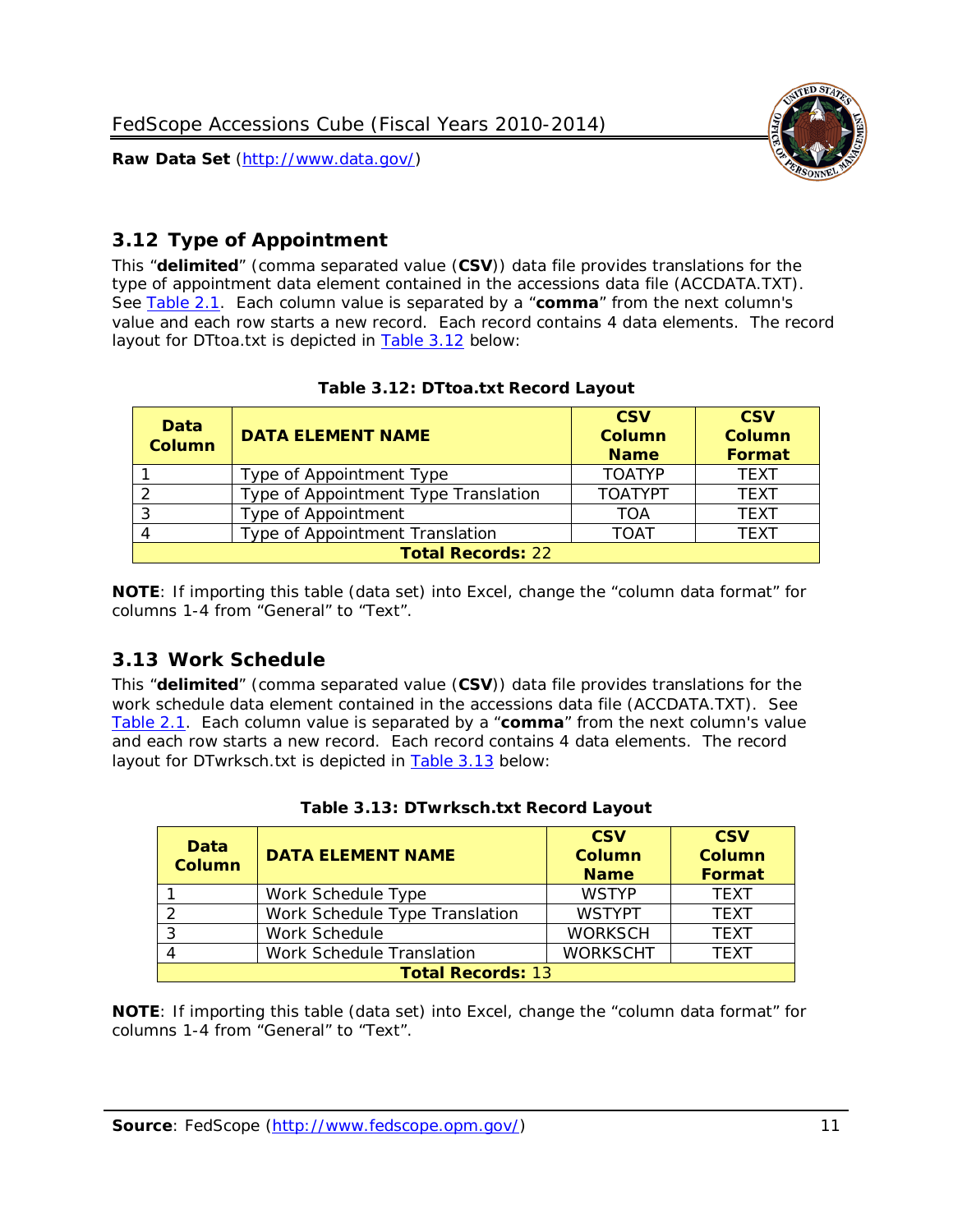FedScope Accessions Cube (Fiscal Years 2010-2014)

**Raw Data Set** (http://www.data.gov/)



# <span id="page-12-0"></span>*3.14 Count*

There is no translation file for this data element. Every record in the accessions population data file (ACCDATA.TXT) contains a value of "1" for this field. See Chapter  $4.15$  for definition of [Count.](#page-16-2)

# <span id="page-12-1"></span>*3.15 Average Salary*

There is no translation file for this data element. See Chapter [4.16](#page-16-3) for definition of [Average](#page-16-3) [Salary.](#page-16-3)

#### <span id="page-12-2"></span>*3.16 Average Length of Service*

There is no translation file for this data element. See Chapter [4.17](#page-16-4) for definition of Average [Length of Service.](#page-16-4)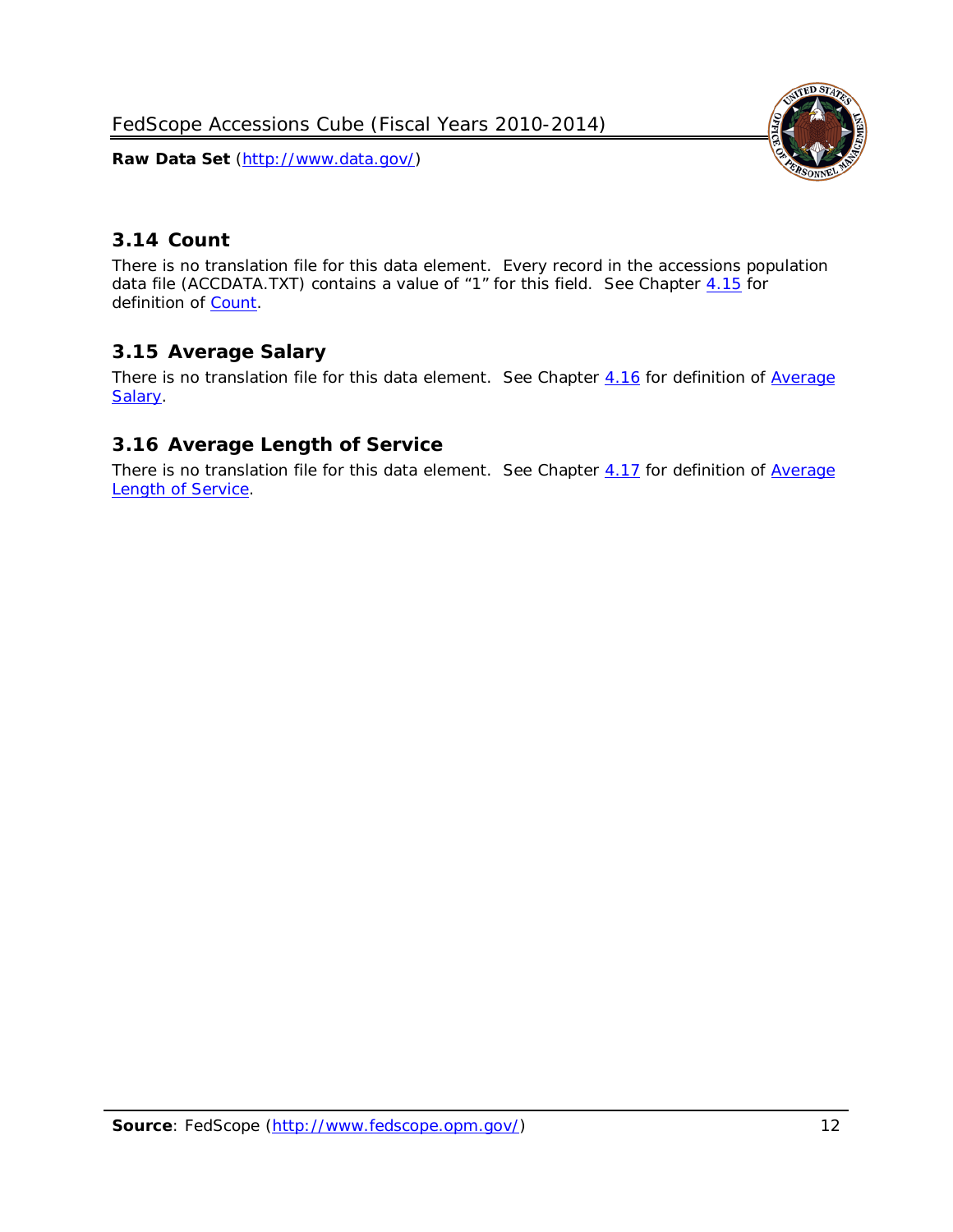

# <span id="page-13-0"></span>**4 DATA DEFINITIONS**

#### <span id="page-13-1"></span>*4.1 Agency*

<span id="page-13-2"></span>The employing organization.

#### *4.2 Accessions*

A personnel action resulting in the addition of an employee to an agency's staff. For the purposes of FedScope, restorations and returns to duty are excluded. The following types of accessions are included:

#### 1. **Transfers-In**

Movement of a single employee, or group of employees, from another agency with a break in service of 3 days or less.

- a. *Individual Transfer* Transfer-in of an individual employee.
- b. *Mass Transfer* Transfer-in of a group whose function was transferred to another agency.

#### IMPORTANT:

Employees in the following situations are counted as new hires rather than transfers-in:

- a. Employees who moved from an Excepted Service position.
- b. Employees who moved from one type of Federal service to another (e.g., left a Competitive Service position in one agency to take an Excepted or Senior Executive Service position at another agency).

As a result from (a) and (b) above, the transfer-in count in the accession cube will usually be lower than the transfer-out count in the separation cube.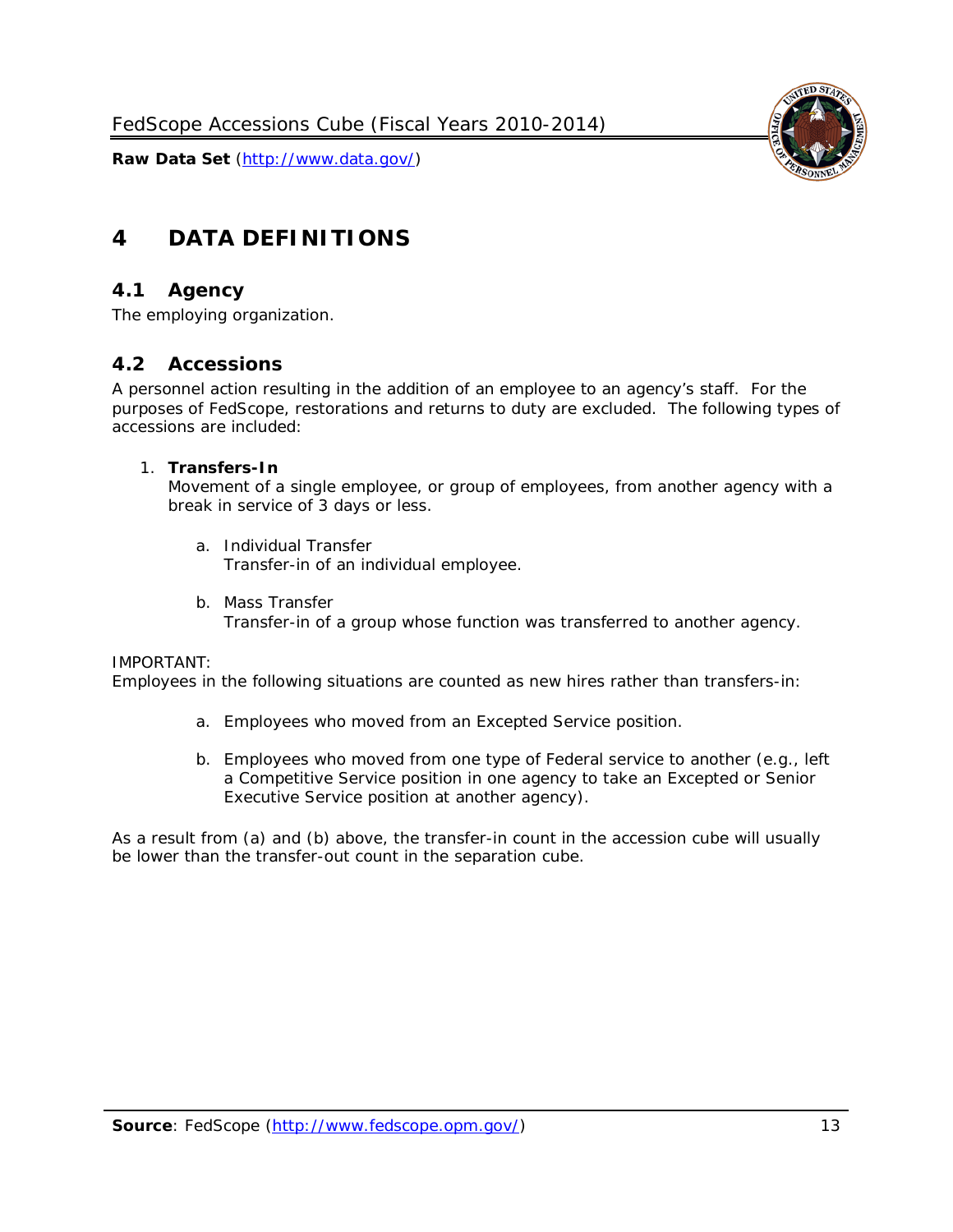

#### 2. **New Hires**

Appointment of an employee from outside of the Federal government; a transfer-in from an Excepted Service position or a transfer-in from one type of Federal service to another (e.g. left a Competitive Service position in one agency to take an Excepted or Senior Executive Service position at another agency).

- a. *Competitive Service Appointment* Appointment to a position that is governed by civil service law, but not a part of the Senior Executive Service.
- b. *Excepted Service Appointment* Appointment to a position that is not part of the Competitive Service or Senior Executive Service. These positions are exempt by law, Executive order, and OPM regulation.
- c. *Senior Executive Service* Appointment to a managerial or supervisory position above the GS-15 level in which the employee performs executive functions. These positions do not require Presidential or congressional approval.

# <span id="page-14-0"></span>*4.3 Date*

<span id="page-14-1"></span>The date (YYYYMM format) of the personnel action ("Transfer-Ins" and "New Hires").

#### *4.4 Age*

An employee's age. Age is displayed in five-year intervals, except for an initial interval of less than 20 years and a final interval of 65 years or more.

#### <span id="page-14-2"></span>*4.5 General Schedule & Equivalent Grade*

The General Schedule grade for pay plans in the General Schedule and Equivalent pay plan category (See [Pay Plan & Grade\)](#page-10-0).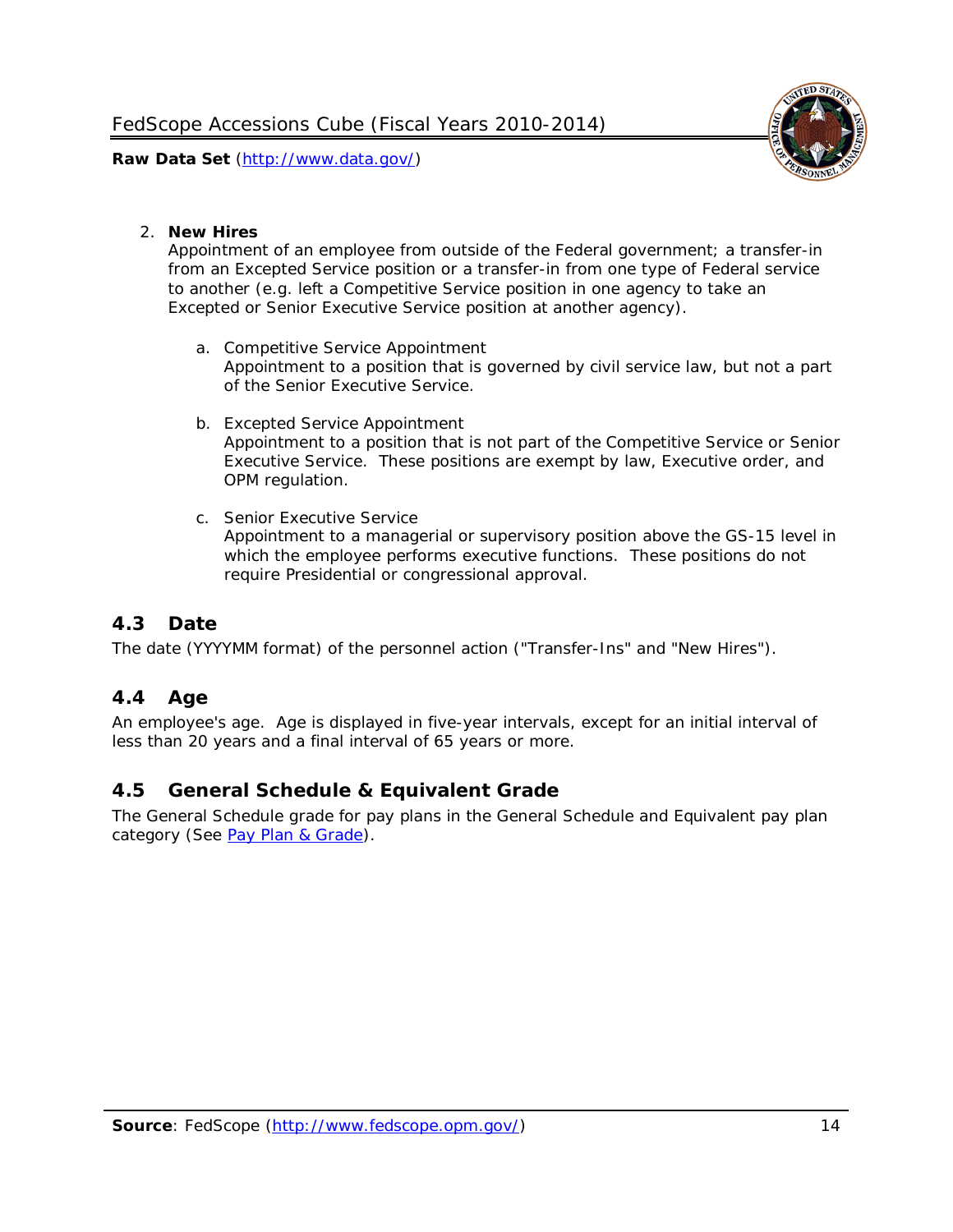

#### <span id="page-15-0"></span>*4.6 Length of Service*

The number of years of Federal civilian employment, creditable military service, and other service made creditable by specific legislation. Length of service is grouped by five-year intervals, except for:

- a. the initial intervals of less than 1 year, 1-2 years, and 3-4 years and
- b. the final interval of 35 years or more.

#### <span id="page-15-1"></span>*4.7 Location*

The official duty station of an employee. Locations in the United States are defined in terms of states. Locations outside the United States are defined in terms of countries and U.S. territories.

#### <span id="page-15-2"></span>*4.8 Occupation*

<span id="page-15-3"></span>An employee's occupation as defined by the Office of Personnel Management (OPM).

#### *4.9 Occupation Category*

Occupational categories are defined by the educational requirements of the occupation and the subject matter and level of difficulty or responsibility of the work.

# <span id="page-15-4"></span>*4.10 Pay Plan & Grade*

The pay system and, where applicable, the grade used to determine an employee's basic pay rate. Grade denotes a hierarchical position in a pay plan and is sometimes referred to as level, class, rank, or pay band.

# <span id="page-15-5"></span>*4.11 Salary Level*

An employee's adjusted basic pay, which is an annualized rate of pay. Adjusted basic pay is the sum of an employee's rate of basic pay plus any locality comparability payment and/or special pay adjustment for law enforcement officers. Salaries are grouped by \$10,000 intervals, except for an initial interval of less than \$20,000 and a final interval of \$180,000 or more.

An employee's actual earnings may be more or less than the annualized rate because of factors such as overtime, shift differentials, less than full time work, or leave without pay.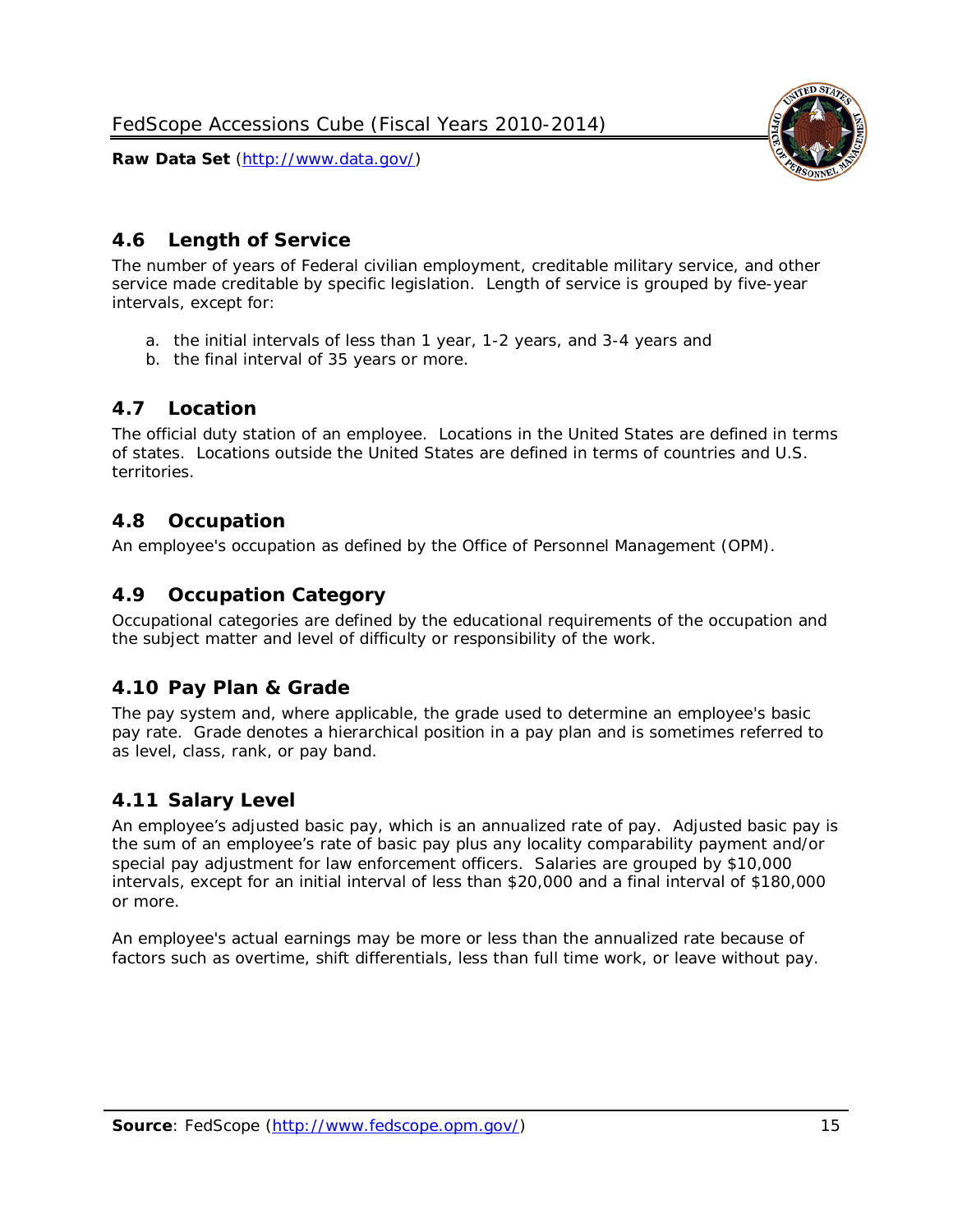

<span id="page-16-0"></span>

<span id="page-16-1"></span>An employee's appointment in terms of permanence and competitiveness.

### *4.13 Work Schedule*

<span id="page-16-2"></span>The time basis on which an employee is scheduled to work.

#### *4.14 Count*

A measure representing the number of personnel actions ("Transfer-Ins" and "New Hires") that have taken place within a given fiscal year.

# <span id="page-16-3"></span>*4.15 Average Salary*

A measure representing the average adjusted basic pay, an annualized rate of pay. Adjusted basic pay is the sum of an employee's rate of basic pay and any locality comparability payment and/or special pay adjustment for law enforcement officers.

An employee's actual earnings may be more or less than the annualized rate because of factors such as overtime, shift differentials, less than full time work, or leave without pay.

Invalid salary values are excluded from the average. A large number of invalid values could invalidate the average. To obtain counts of invalid values, display the data using the Salary Level dimension (See [Salary Level\)](#page-15-5).

# <span id="page-16-4"></span>*4.16 Average Length of Service*

A measure representing the average number of years of Federal civilian employment and creditable military service.

Invalid values are excluded from the average. A large number of invalid values could invalidate the average. To obtain counts of invalid values, display the data using the Length of Service dimension (See [Length of Service\)](#page-15-0).